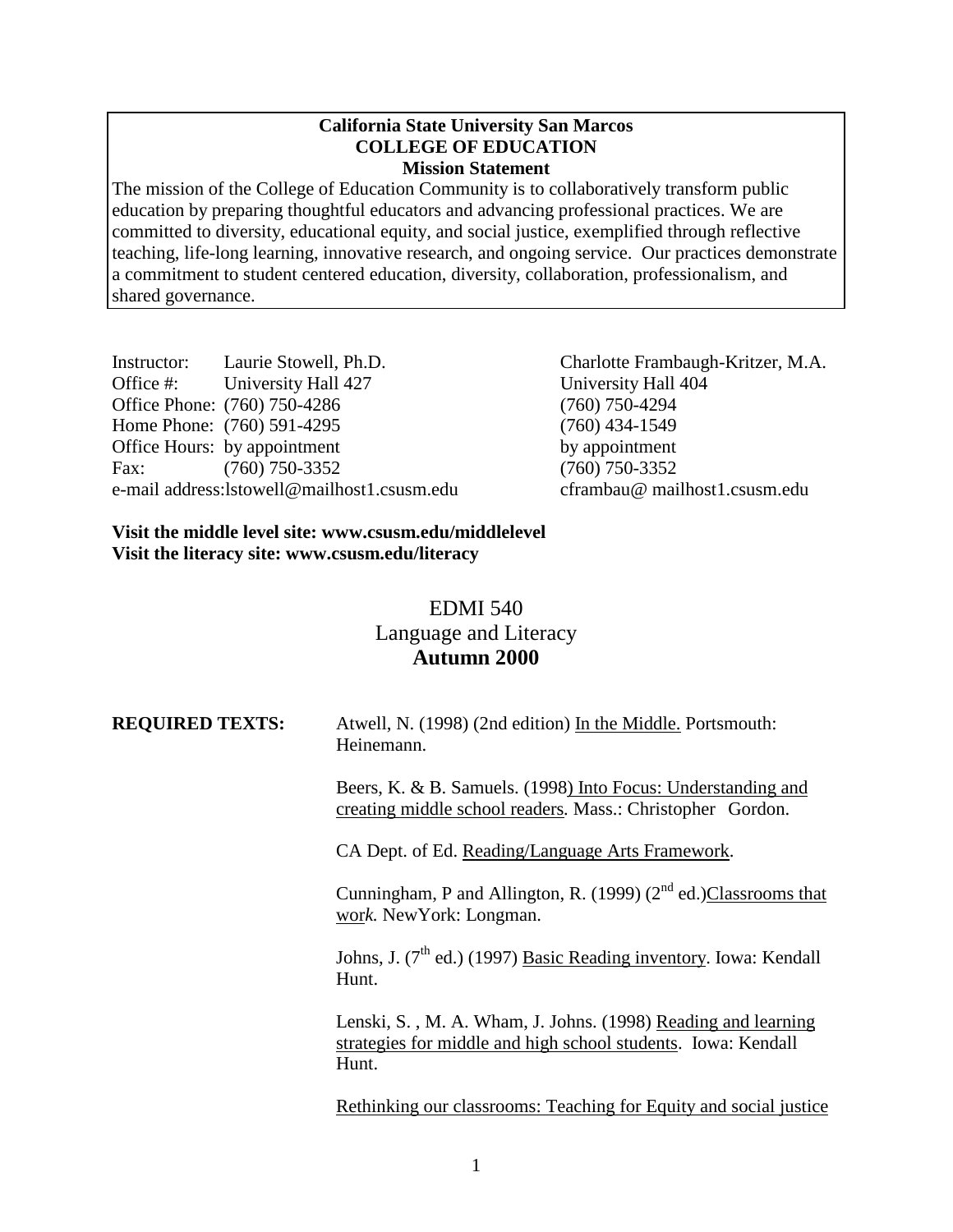|                           | Packet of readings available at CopyServe                                                                      |  |  |  |  |
|---------------------------|----------------------------------------------------------------------------------------------------------------|--|--|--|--|
| <b>Recommended Books:</b> | Fletcher, R. & J. Portalupi. (1998) Craft lessons:                                                             |  |  |  |  |
| (Optional)                | Teaching writing K-8. York, Maine: Stenhouse Publishers<br>Cunningham, $P \cdot (3^{rd}$ ed.) Phonics They Use |  |  |  |  |
|                           |                                                                                                                |  |  |  |  |
|                           | Thompkins, G. 50 Literacy Strategies.                                                                          |  |  |  |  |
| Young Adolescent Lit.:    | You will read ONE of<br>the following:                                                                         |  |  |  |  |
|                           | Bnoit, M. Who killed Olive Souffle?                                                                            |  |  |  |  |
|                           | Curtis, C. P. The Watsons go to Birmingham                                                                     |  |  |  |  |
|                           | Juster, N. (1961) Phantom Tollbooth<br>Meyers, W. D. Monster                                                   |  |  |  |  |
|                           |                                                                                                                |  |  |  |  |
|                           | Soto, G. (1993) Burried Onions                                                                                 |  |  |  |  |
|                           | 1 novel about immigration-which you will not have to                                                           |  |  |  |  |

1 novel about immigration-which you will not have to purchase- We will provide them.

#### **Course descriptions:**

The primary aim of this course is for students to develop an understanding of the theory, methodology and assessment of English language arts in middle school classrooms. This course is taught as an integrated approach to curriculum design and innovative instruction and assessment procedures. The course topics are taught in a sequence consistent with the four themes of the program.

#### **OBJECTIVES**

#### **KNOWLEDGE**

Students will:

\*gain an understanding of how a first and second language is acquired.

\*gain an understanding of the reading and writing processes and their relationship to thought, language and learning.

\*gain an understanding of how people learn to read and write in their first and second language

\*become familiar with current approaches to the teaching of reading and writing, the theoretical bases of such approaches, and some of the controversy surrounding them. \*become familiar with current approaches to the teaching of reading and writing in culturally and linguistically diverse middle school classrooms

\*become familiar with classroom diagnostic techniques and evaluation procedures.

### **SKILLS**

Students will:

\*become sensitive observers of children's language using behaviors.

\*analyze children's reading and writing behavior as a basis for making instructional decisions

\*develop the ability to select appropriate materials and instructional strategies to meet the individual needs of students

\*learn how to organize the classroom for teaching reading and writing to culturally and linguistically diverse populations.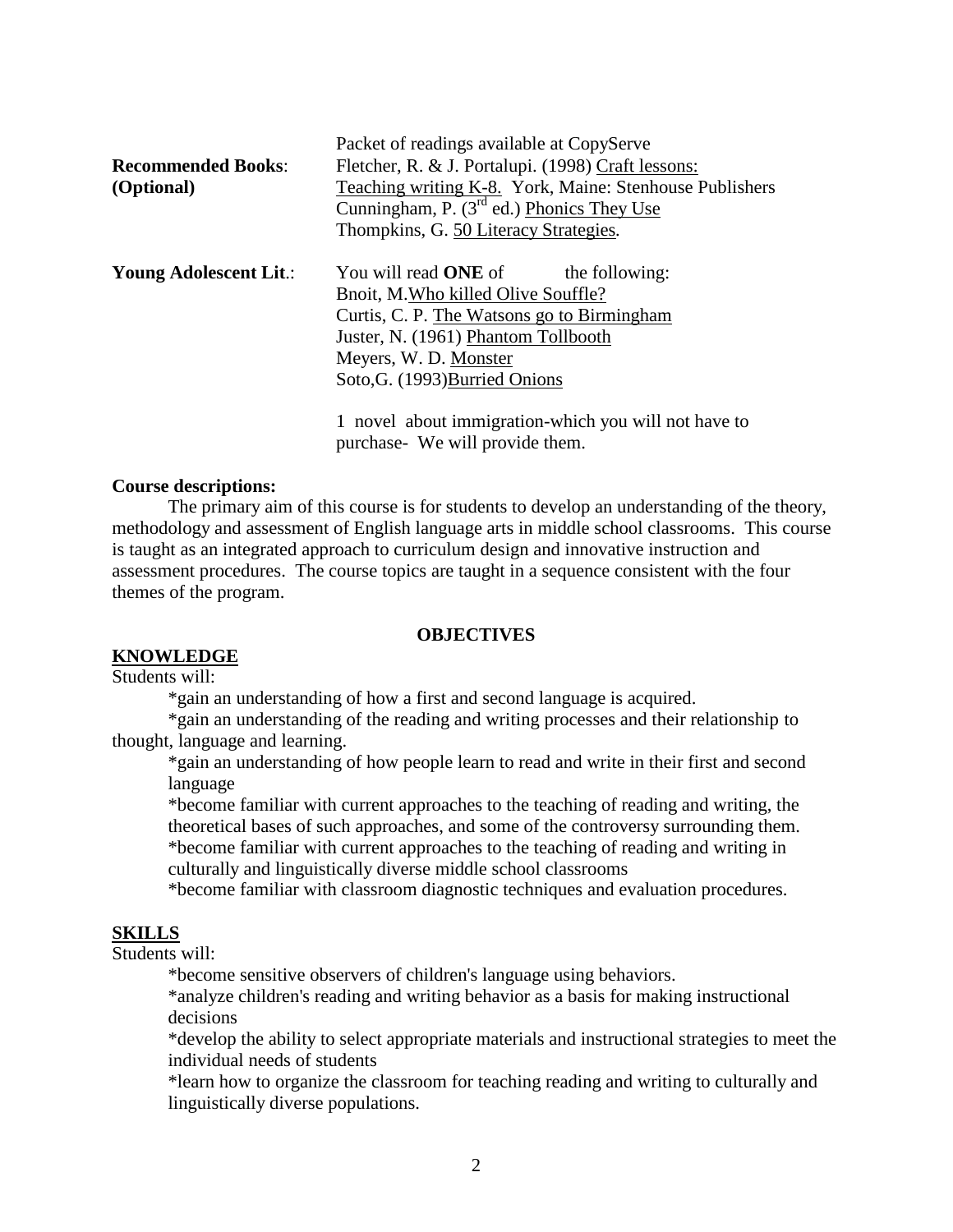## **ATTITUDES AND VALUES**

Students will:

\*develop an appreciation for the natural language abilities children possess for processing and producing print

\*develop an appreciation for the need and value of integrating reading and writing into all areas of the curriculum

\*affirm the importance of a rich environment for developing an effective language arts program.

\*develop a sensitivity to and appreciation for culturally and linguistically diverse learners.

\*develop an appreciation for the importance of reading and writing for their own personal and professional growth

\*develop a respect for each student, his/her abilities and background and the student's right to instruction that meets his or her individual needs.

## **REQUIREMENTS:**

**Comment Cards (20 pts.)** : It is expected that everyone will do all the readings and will come to class prepared to discuss them. To come prepared, write at least 3 comments or questions from the readings for that session. **Do not summarize**. Please give thoughtful reactions, responses, and reflections. If the readings are from more than one book, try to comment on more than one book. We will use these as the basis of our discussion at the beginning of some classes. I will collect them each session and they should show that you have done the reading. You do not have to write comment cards for the young adolescent literature. If a reading is repeated, simply write a comment about how the reading relates to that day's topic. You may have two free passes.

**Field Observation form (pts.)**: When you begin observing in your classrooms, take this form (attached to syllabus) and fill it out as you observe various aspects of language arts. If you are not in a language arts classroom, you may still see these elements or you will need to observe language arts classrooms. Some of the elements may only be seen in primary grade classrooms and so you will have to schedule some time at an elementary school. **DUE: Nov. 3**

**Case study (40 pts.):** Choose a student at your site (the first day you are there!) who struggles with reading and writing (the teachers will help identify students). Obtain written parental permission to work with this student (We have a form you can use). You will only have approximately four weeks to collect this data, so begin immediately and collect all data as soon as possible. After you have collected all or most of you data we will take a day in class (November 2) to help you pull it together. The more data you have at that point, the more we can help you. Prepare a reading and writing case study on this student gathering the following information:

1. Overview: age, grade level, interests, ethnic and linguistic background, etc. **Working Draft Due: Mon Oct. 2nd**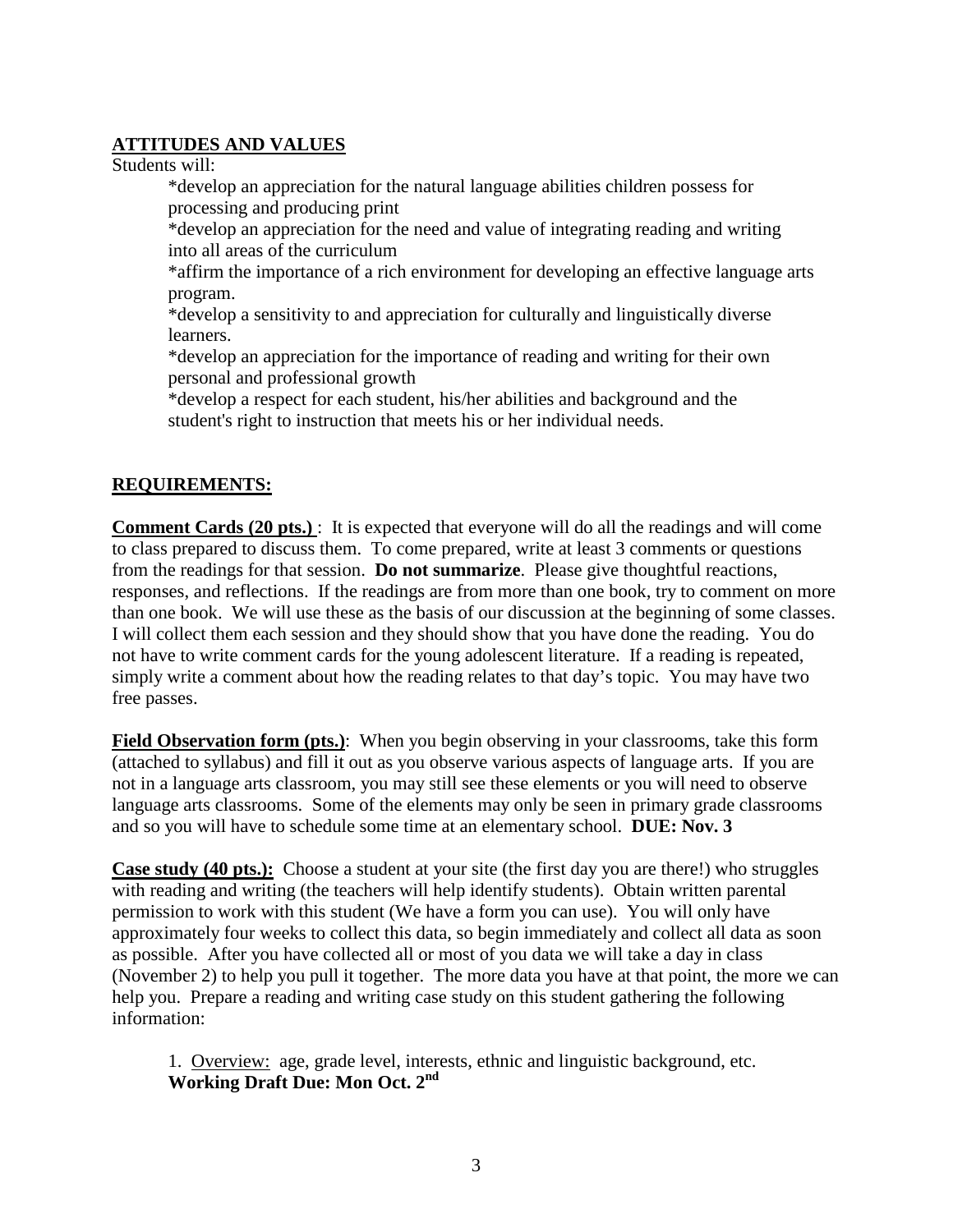- 2. Reading interview: Use Atwell's Reading survey in Appendix D on page 495 or one similar. Summarize the interview and include the original responses in an appendix. **Working Draft Due: Mon. Oct. 9th**
- 3. Reading assessment: Summarize the information gained from the Jerry John's Basic Reading Inventory and include the original data in an appendix. Insert the following chart at the appropriate place:

|                   | Independent | Instructional | Frustration |
|-------------------|-------------|---------------|-------------|
| Narrative         | Grade level | Grade level   | Grade level |
| <b>Expository</b> | Grade level | Grade level   | Grade level |

Transcribe the retelling (you will probably want to audio tape this session). Discuss the strategies the student uses and doesn't use, ability to retell, vocabulary development, etc.

# **Working Draft Due: Mon Oct. 16th**

4. Writing assessment: Use Atwell's Writing Survey in Appendix E on page 495 or one similar. Summarize the writing interview. Make a copy of at least two different genres of this student's writing. Score the student's writing using a writing rubric from the school district, county office, state department or one we develop in class. Summarize the student's strengths and areas of improvement in writing.

# **Working Draft Due: Mon Oct. 23rd**

5. Recommendations: Based on the information you have gathered about the student, discuss his or her strengths (very important - what can he or she do) and weaknesses: what does this student need to work on. Make specific instructional recommendations for how a teacher could work with this student in the future. You might also make recommendations for the student and parents: what can the student do on his or her own that is not dependent on the teacher.

## **Working Draft Due: Mon Oct. 30th**

- 6. References: Using APA style, site any references you used to write your case study.
- N. Appendix: Include the reading and writing interviews, the reading inventory, writing samples, and writing rubric.

## **All data must be collected by Nov. 2. Final Draft DUE: Nov. 8**

**Reading and Writing Strategy lessons (pts.)** Each of you individually will present one lesson (no longer than 15 minutes please) on a reading or writing **strategy** (see Atwell p. 76-83 and p. 199-200 for some ideas). Write a lesson plan and bring enough copies for the cohort on the day you demonstrate your lesson. These can be lessons you would teach individually, in a small group or a whole class. Make your lesson active, interesting, fun and meaningful. Feel free to use the required literature for this class. Be sure to ask yourself how this lesson is related to real reading and writing. If you can't answer that, you may want to rethink your choice for a lesson. For example if you are doing a lesson on having students clapping out the number of syllables in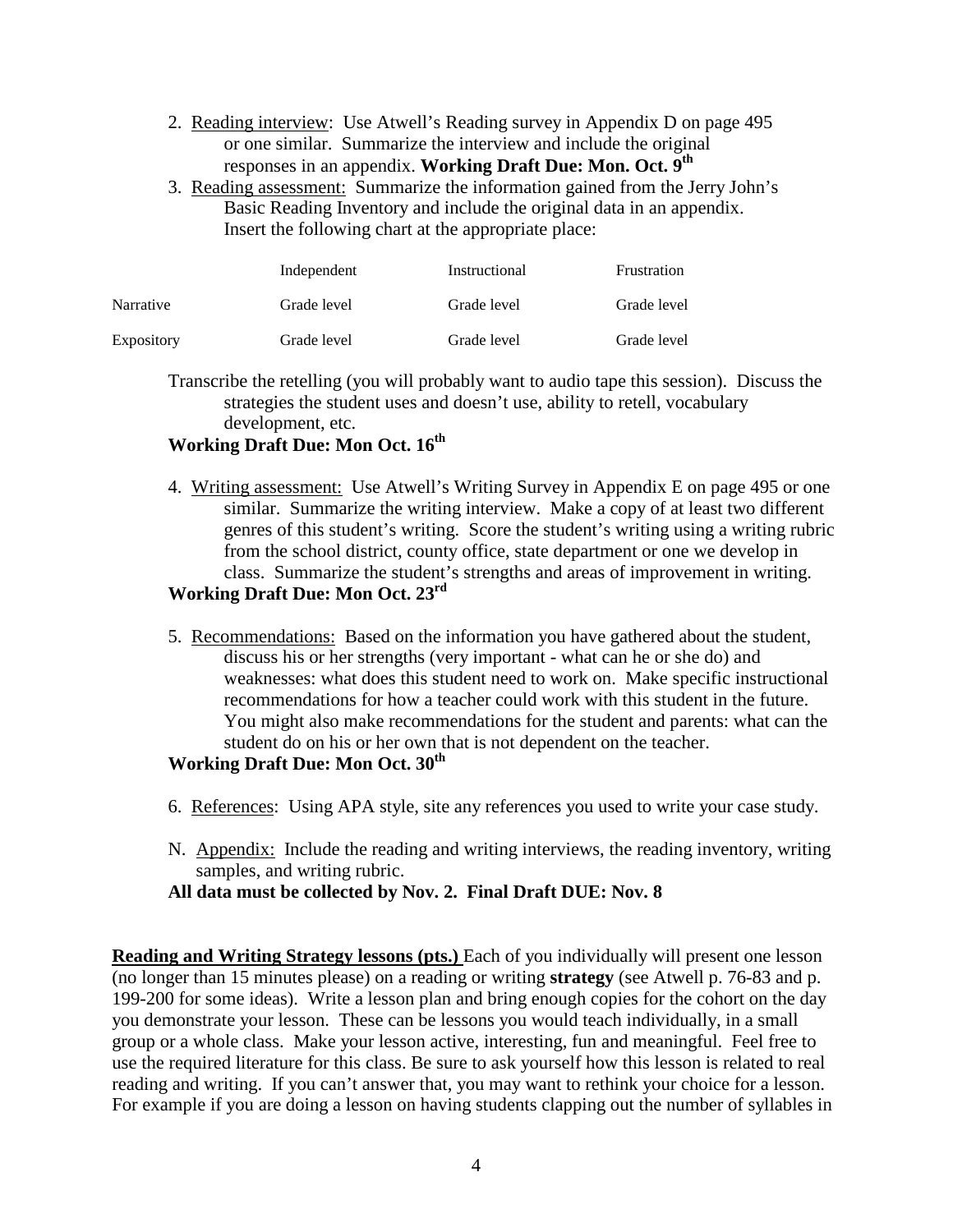a word, you must be able to show that this is connected to real reading or writing. Examples of strategies are (Refer to Atwell for other examples or come up with your own): Make predictions Form hypothesis Support the hypotheses you make Monitor how well you are comprehending while you read Monitor your writing to see if it makes sense Edit your writing Form mental pictures while you read Summarize what you read Make inferences Ask questions of yourself while you read Use context clues to figure out words you don't know Sound out a word you don't know Know what to do when you don't know how to spell a word Use commas Write paragraphs Make transitions between paragraphs Begin a piece of writing Choose books you can read Organize information while you read. Relate what you are reading to what you already know Recognize the main idea of a story Identify patterns in a text Use graphic organizers to write **DUE: Sign up**

**Reflect upon your own writing process (pts.)** You will take one of your quickwrite topics and develop it as a piece of writing. You will bring a draft to class on **October 3** and we will have conferences with each other about them. Then you will finish the piece on your own. After you have finished the piece you will reflect upon and write about your own writing process. How did you get started? What was it like writing the first draft? What was difficult for you? What was easy? What kinds of decisions did you have to make in the writing? Did you consider an audience when you were writing? Who was your audience? **Especially respond to:** What did you learn about fostering children's writing through this experience? **DO NOT BEGIN THIS ASSIGNMENT UNTIL IT IS DISCUSSED IN CLASS! The final draft and reflection are due Oct. 13**

**Reflect upon your own reading process (pts.)** In one of our class sessions you will read a college level text and assess and analyze a partner's reading. You will write a 1-2 page reflection about this experience. What kind of feelings did you have about the experience? What did you learn about your own reading process? What did you learn about reading processes in general? What did you learn about assessment from the assessee's point of view? What did you learn about assessing children's reading and making instructional decisions about that? Did anything surprise you? Anything unexpected ocurr? How might you apply what you gained from this experience to your own teaching? **DO NOT BEGIN THIS ASSIGNMENT UNTIL IT IS DISCUSSED IN CLASS! DUE: Sept. 26.**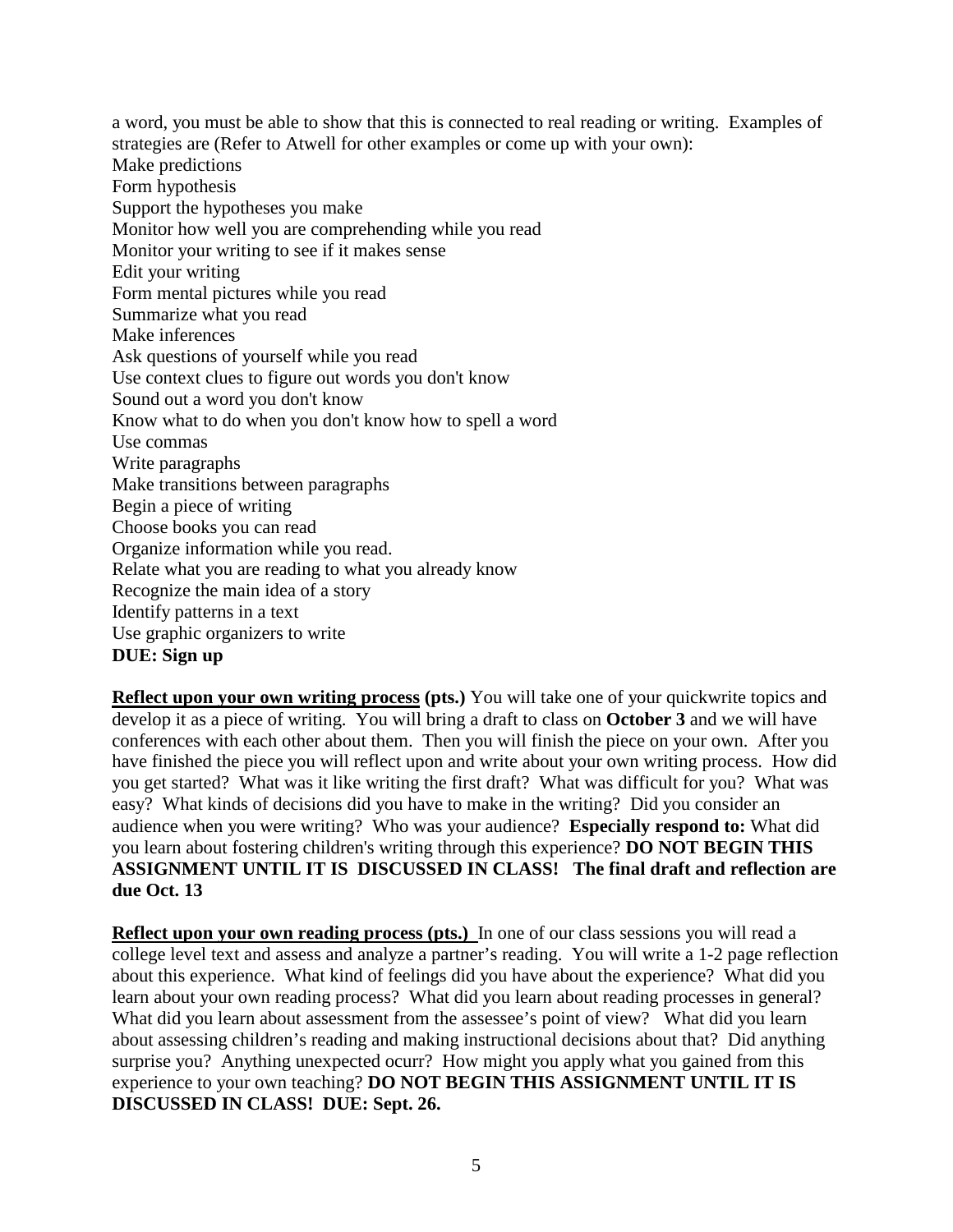**Integrated Unit (25 pts.)** Details will be forthcoming in class. **Rough draft. Final unit plan** 

**Portfolio and portfolio conference (25 pts.)** This will be part of your final grade for each class and you will be given guidelines as to what this is about. **DUE Dec. 13,14**

| Assignment    |                                      | Points        |              | Due Date                         |
|---------------|--------------------------------------|---------------|--------------|----------------------------------|
|               | Comment cards                        | $20$ pts.     |              | Every class                      |
|               | Field observation form               | 5 pts.        |              | Nov. $3$                         |
|               | <b>Strategy lesson</b>               | $10$ pts.     |              | Sign up                          |
|               | Writing reflection                   | 5 pts.        |              | Oct. 13                          |
|               | Reading process reflection<br>5 pts. |               |              | Sept. 26                         |
| Case study    |                                      | 25 pts.       |              | Nov. $8$                         |
|               |                                      |               |              | (Be sure to see draft due dates) |
| Unit plan     |                                      | $20$ pts.     |              |                                  |
| Portfolio     |                                      | $10$ pts.     |              | Dec. 13,14                       |
| <b>TOTAL</b>  |                                      | $100$ pts.    |              |                                  |
| Grading scale |                                      |               |              |                                  |
| A             | $93-100$ points                      | $B-$          | 80-82 points |                                  |
| $A-$          | 90-92                                | $C_{+}$       | 77-79        |                                  |
| $B+$          | 87-89                                | $\mathcal{C}$ | 74-76        |                                  |

# **COE Attendance Policy**

B 83-86 C- 70-72

Due to the dynamic and interactive nature of courses in the College of Education, all students are expected to attend all classes and participate actively. At a minimum, students must attend more than 80% of class time, or s/he **may not receive a passing grade** for the course at the discretion of the instructor. Individual instructors may adopt more stringent attendance requirements. Should the student have extenuating circumstances, s/he should contact the instructor as soon as possible.

A good student is one who adheres to standards of dependability and promptness. If you miss two class sessions or are late (or leave early) for more than three sessions, you cannot receive an A. If you miss three class sessions you cannot receive a B.

Each assignment is due on the date indicated on the syllabus It is expected that the entire assignment will be completed and turned in by the required date. **Late assignments will be penalized by a 10% reduction in points for each week day late**. After **one week,** late